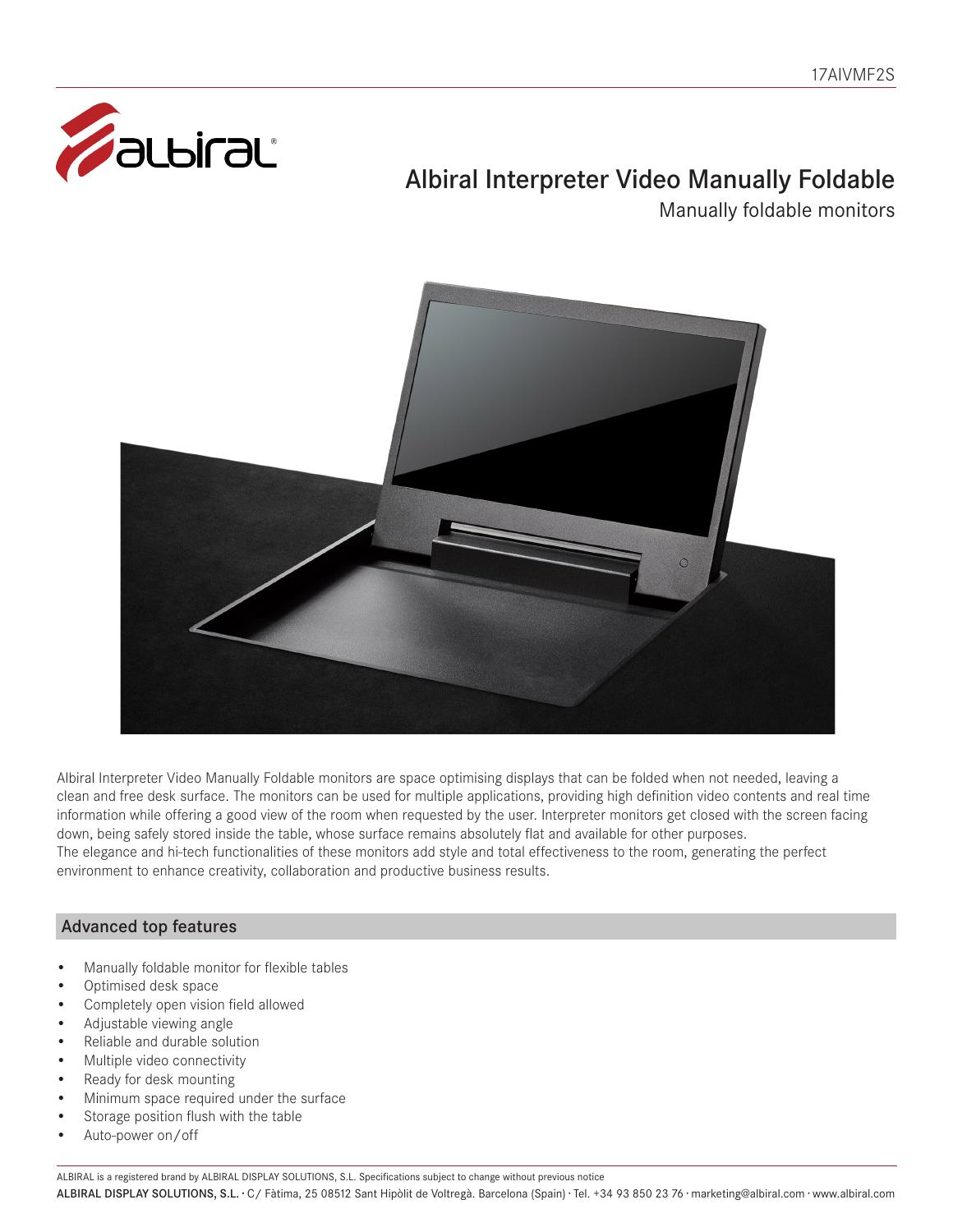#### A boost to the room

- Table space gets fully optimised
- The Full HD resolution offers a perfect video image
- The manually foldable design opens up completely the vision field
- Monitors can be safely stored inside the table, which remains free for other uses
- Displays can be completely flush with the table, allowing a clean and nice desk surface
- A perfect fit in several spaces: meeting and conference rooms, interpreter booths, auditoriums, hotels and reception areas, huddle rooms and courtrooms

#### Robust and adaptable

Interpreter monitors integrate the most advanced technology and a first level Full HD screen, assuring a high quality product combining utility and durability. They are made of powder coated steel, creating a resistant finish that contributes to the sustainability and long life of the equipment. The efficient technology systems developed, like the automatic power-on function when the screen gets raised and power-off when it is folded down, result in an energy saving and maintenance free installation, contributing to the sustainable nature of the devices.

Interpreter monitors adjust to the user needs at every precise moment. They are manually foldable up to 110º, so the viewing angle can be adapted to work both watching the whole room and analysing detailed video contents on the screen. Albiral monitors just make the most of space, as they can be simply folded down into the table when they are not required, leaving the desk surface free and the vision field completely open, placing the whole action of the room in a full plain sight of the user.

#### Displaying your desired video

Albiral Interpreter monitors include the most usual connection systems to ensure a total compatibility to admit all types of video contents. These monitors integrate 2 in and out HD-SDI inputs, a high definition digital component serial interface which allow the display of realtime camera video transmitting an uncompressed digital image. Digital image can also be displayed through a DVI-D connector and the ARGB (VGA) serves an analogue video input. Alternatively, there is also a Composite Video input for this kind of sources.



ALBIRAL is a registered brand by ALBIRAL DISPLAY SOLUTIONS, S.L. Specifications subject to change without previous notice

ALBIRAL DISPLAY SOLUTIONS, S.L. · C/ Fàtima, 25 08512 Sant Hipòlit de Voltregà. Barcelona (Spain) · Tel. +34 93 850 23 76 · marketing@albiral.com · www.albiral.com